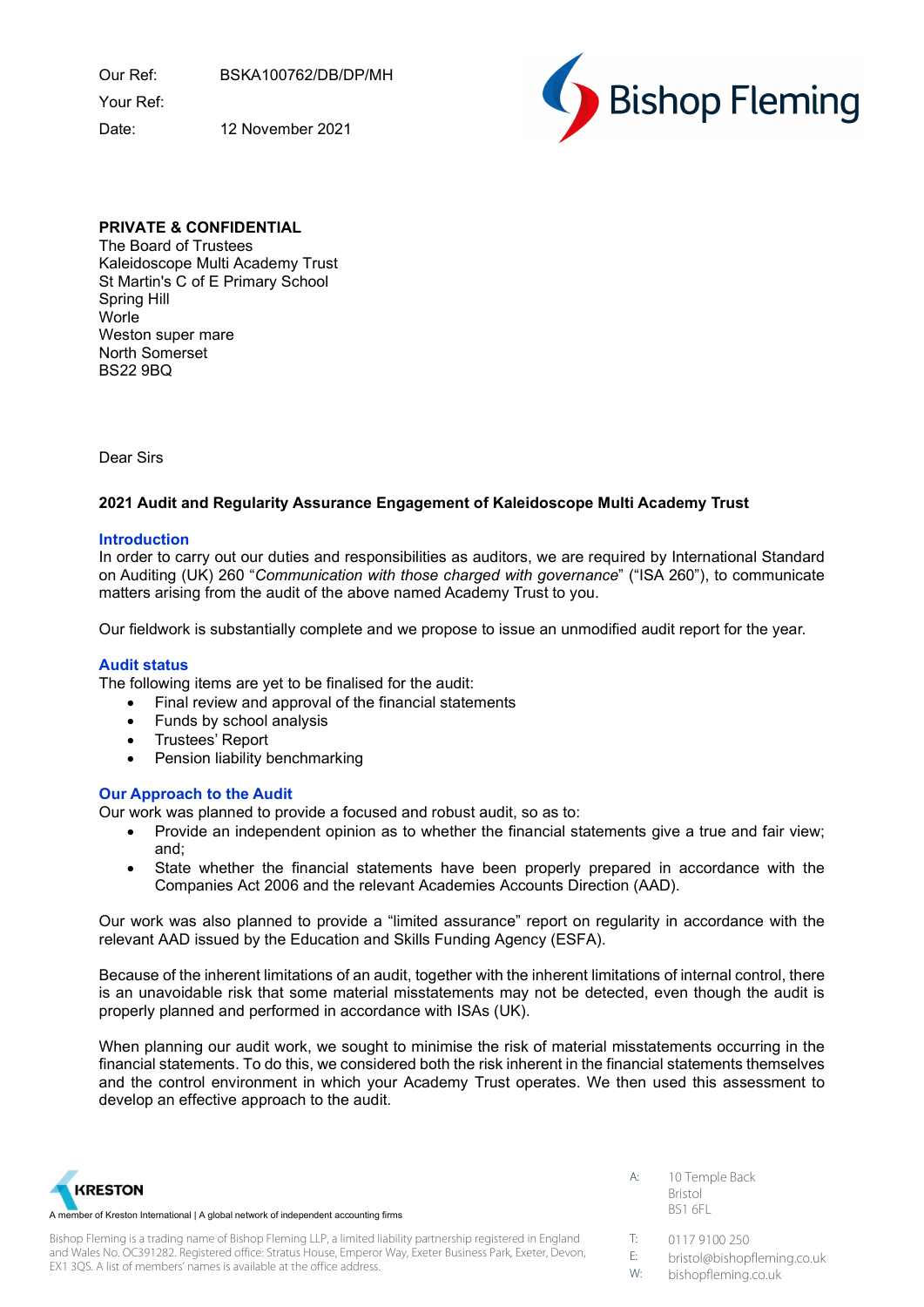Based on our knowledge of the Academy Trust, we assessed the risks to the Academy Trust and planned our audit with regard to these risks. Our auditing standards require us to include the following as significant risks:

- Management override; and;
- Revenue recognition.

### Responsibilities of the Trustees

The trustees are responsible for the preparation of the financial statements and for making available to us all the information and explanations we consider necessary.

The matters dealt with in this letter came to our attention during the conduct of our normal audit and assurance procedures which are designed primarily for the purpose of expressing our opinion on the financial statements of the above Academy Trust and providing a limited assurance conclusion on regularity.

In consequence our work did not encompass a detailed review of all aspects of the systems and controls and cannot be relied upon necessarily to disclose defalcations or other irregularities, or to include all possible improvements in internal control that a more extensive special examination might reveal.

We would be pleased to discuss any further work in this regard with trustees and/or management.

### Qualitative Aspects of Accounting Practices, Regularity and Financial Reporting

The following key audit and accounting issues were discussed and agreed at our closing audit meeting with Jo Walters on 15 November 2021.

- Accounts presentation
- Trustees' report

### Audit Materiality

In carrying out our audit work we considered whether the financial statements are free from 'material misstatement'.

Materiality is an expression of the relative significance of a particular matter in the context of the financial statements as a whole. An item will normally be considered material if its omission would reasonably influence the decisions of those using the financial statements.

The assessment of whether a misstatement is material in the context of the financial statements is a matter of professional judgement and will have regard to both the amount and the nature of the misstatement. Thus different materiality levels may be appropriate when considering different aspects of the financial statements.

The assessment of whether a misstatement is material in the context of the regularity assurance report has been evaluated in the same way as the "true and fair" audit of the financial statements, as noted above.

#### Unadjusted items

During the course of our audit, we have not identified any adjustments which require processing through the financial statements.

#### Audit adjustments

During the course of our audit, we have not identified any adjustments which require processing through the financial statements.

#### Internal financial controls

Our review of the Academy Trust's system of internal control is carried out to assist us in expressing an opinion on the financial statements of the Academy Trust as a whole. This work is not primarily directed towards the discovery of weaknesses or the detection of fraud or other irregularities (other than those which would influence us in forming that opinion) and should not therefore be relied upon to show that no other weaknesses exist. Accordingly, we refer only to significant matters which have come to our attention during the course of our normal audit work and do not attempt to indicate all possible improvements which a special review might reveal.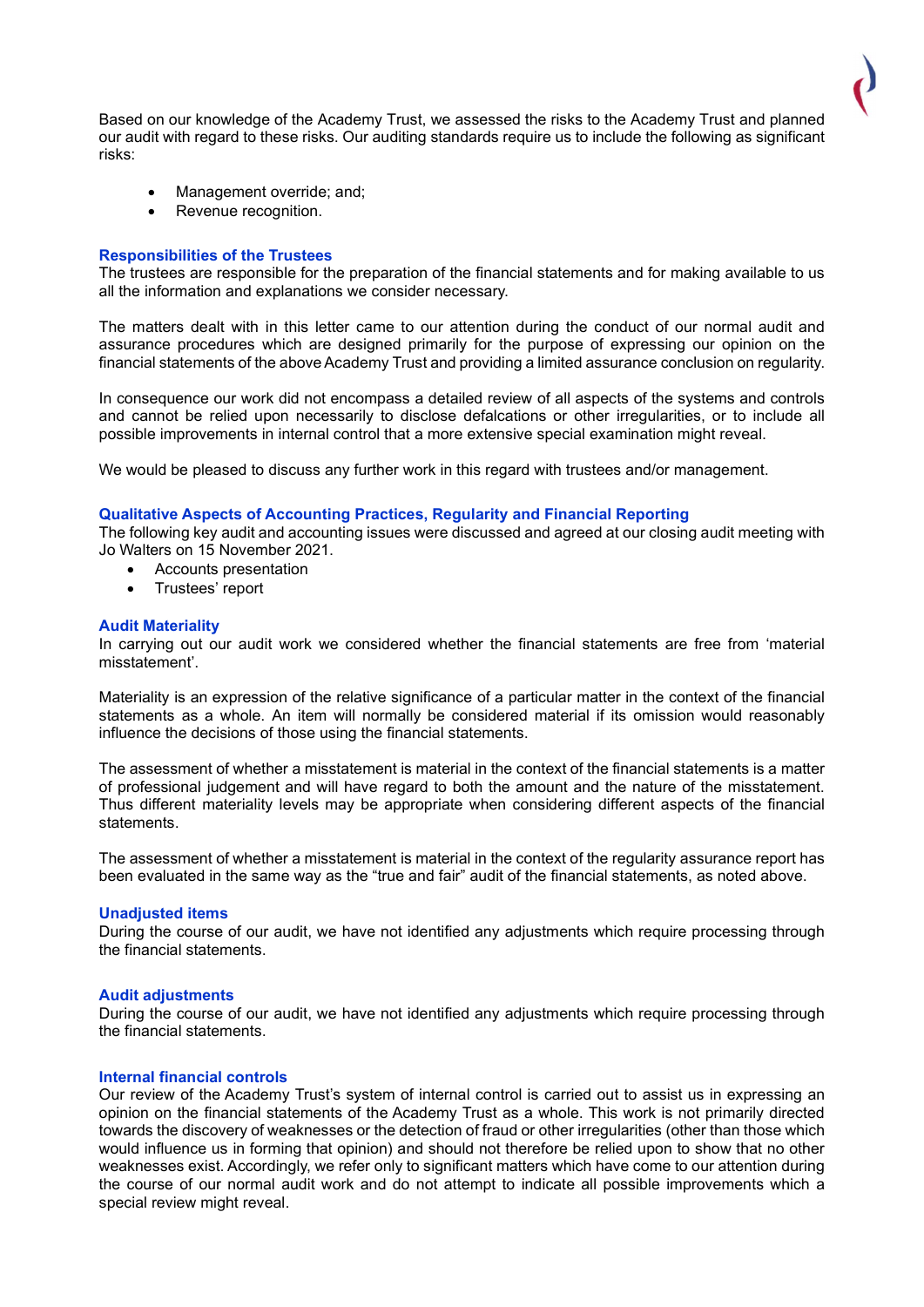Accompanying this letter is a memorandum noting our significant control observations together with any recommendations we have for possible improvements which could be made. See Appendix I.

#### Regularity assurance engagement findings

We conducted our regularity assurance engagement in accordance with the relevant AAD issued by the ESFA. We performed a limited assurance engagement as defined in our engagement letter.

The objective of a limited assurance engagement is to perform such procedures as to obtain information and explanations in order to provide us with sufficient appropriate evidence to express a negative conclusion on regularity. A limited assurance engagement is more limited in scope than a reasonable assurance engagement and consequently does not enable us to obtain assurance that we would become aware of all significant matters that might be identified in a reasonable assurance engagement. Accordingly, we do not express a positive opinion. Our engagement included examination, on a test basis, of evidence relevant to the regularity and propriety of the Academy Trust's income and expenditure.

We propose to issue an unmodified regularity assurance report for the year.

#### Your comments

We would be grateful if you could enter your comments against each point under the "management response" column of Appendix 1 and return it to us in due course. This letter will be submitted to the ESFA with the Financial Statements

This letter has been prepared for the sole use of the Board of Trustees, Governors, management and others of the Academy Trust. We understand that you are required to provide a copy of this report to the Education and Skills Funding Agency who may share this information internally within the Department for decision making purposes. With the exception of this, no reports may be provided to third parties without our prior consent. No responsibilities are accepted by Bishop Fleming towards any party acting or refraining from action as a result of this report.

Finally we would like to take this opportunity to thank your staff for the co-operation we have received throughout our audit. If there are any further matters which you wish to discuss concerning our audit, please do not hesitate to call us.

Yours faithfully

Bishy Flering LLP.

BISHOP FLEMING LLP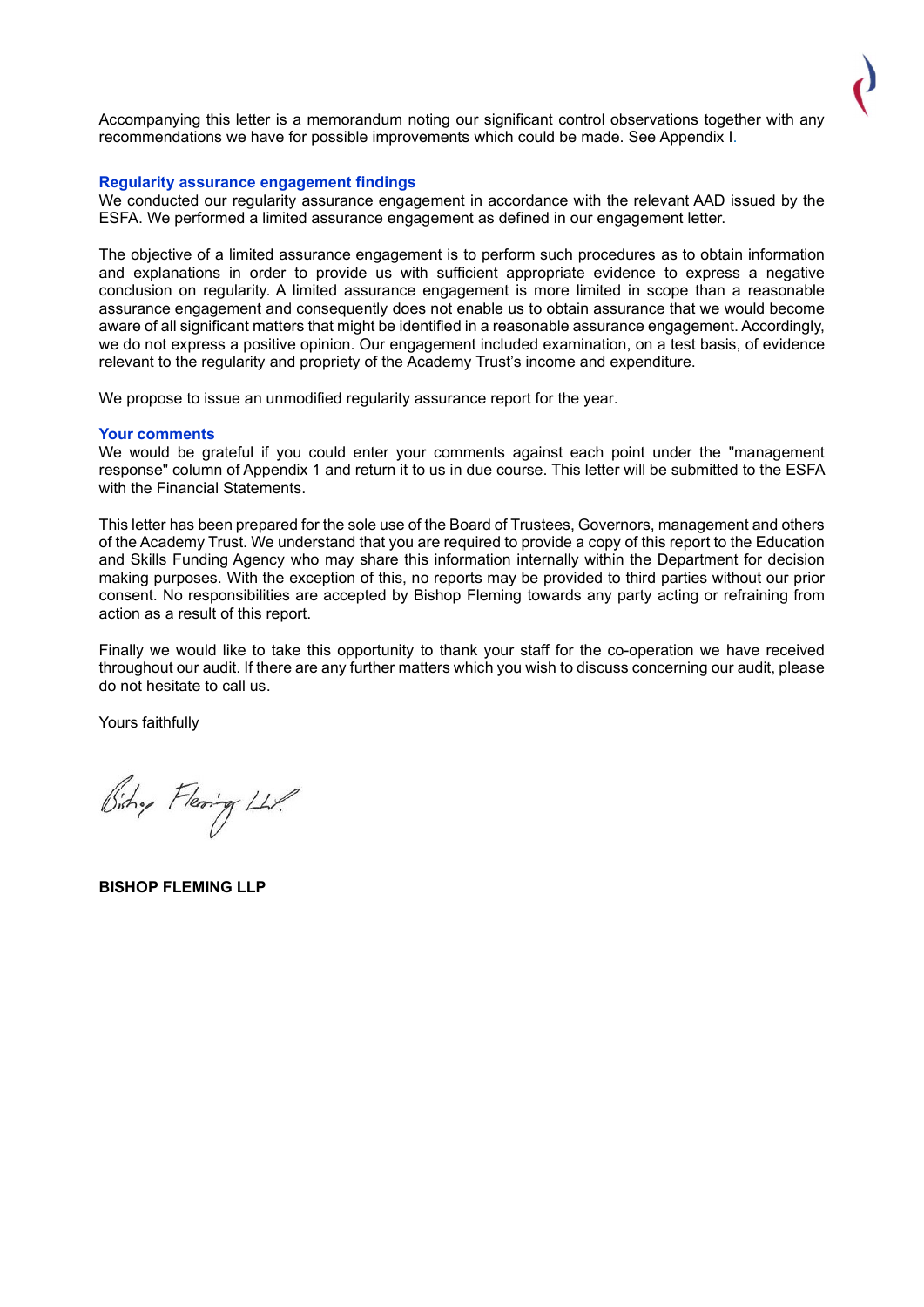## APPENDIX I

### Control Observations and Recommendations

Description & Impact Category

I

#### Current year observations

| <b>Description and impact:</b>                                                                     | <b>Recommendation:</b>                                                                 |
|----------------------------------------------------------------------------------------------------|----------------------------------------------------------------------------------------|
| <b>Companies House Updates</b>                                                                     | It is recommended that Companies House is notified of Trustee resignations in a timely |
| Per the government's 'Get Information About Schools'  manner, to ensure information is up to date. |                                                                                        |
| database, two trustees resigned at the year-end date. Of                                           |                                                                                        |
| these, one is noted as being in the process of having their <b>Management response:</b>            |                                                                                        |
| term renewed by the Diocese. There is no record that                                               |                                                                                        |
| Companies House has been notified of the resignations and                                          |                                                                                        |
| it is therefore not up to date with the current Trustees.                                          |                                                                                        |

#### Update on previous year observations

| <b>Description and impact:</b>                                                                                                                                                                                                                                                                                              | <b>Recommendation:</b>                                                                                                                                                                                                                                                   |  |
|-----------------------------------------------------------------------------------------------------------------------------------------------------------------------------------------------------------------------------------------------------------------------------------------------------------------------------|--------------------------------------------------------------------------------------------------------------------------------------------------------------------------------------------------------------------------------------------------------------------------|--|
| <b>Funds analysis</b><br>We noted from our inquiries that it is likely that not all of the<br>pupil premium income or PE grant income will have been                                                                                                                                                                        | We recommended that the restricted funds are closely monitored and that a detailed record<br>is maintained in relation to the allocation of expenditure against the relevant funds.                                                                                      |  |
| spent this year, so there should be a balance remaining in Management response:<br>Trust were unable to identify exactly how much remained in<br>those funds. Although the impact is highly immaterial from an<br>audit perspective, it is best practice to ensure all expenditure<br>is monitored and allocated correctly. | those restricted funds at the year-end date. However, the a schedule of restricted fund carry forwards was provided during the on-site fieldwork. This<br>detailed the income received in the year per school plus the allocation of expenditure against<br>these funds. |  |



Bishop Fleming is a trading name of Bishop Fleming LLP, a limited liability partnership registered in England and Wales No. OC391282. Registered office: Stratus House, Emperor Way, Exeter Business Park, Exeter, Devon, EX1 3QS. A list of members' names is available at the office address.

- A: 10 Temple Back Bristol BS1 6FL
- T: 0117 9100 250
- E: bristol@bishopfleming.co.uk<br>W: bishopfleming.co.uk
- bishopfleming.co.uk